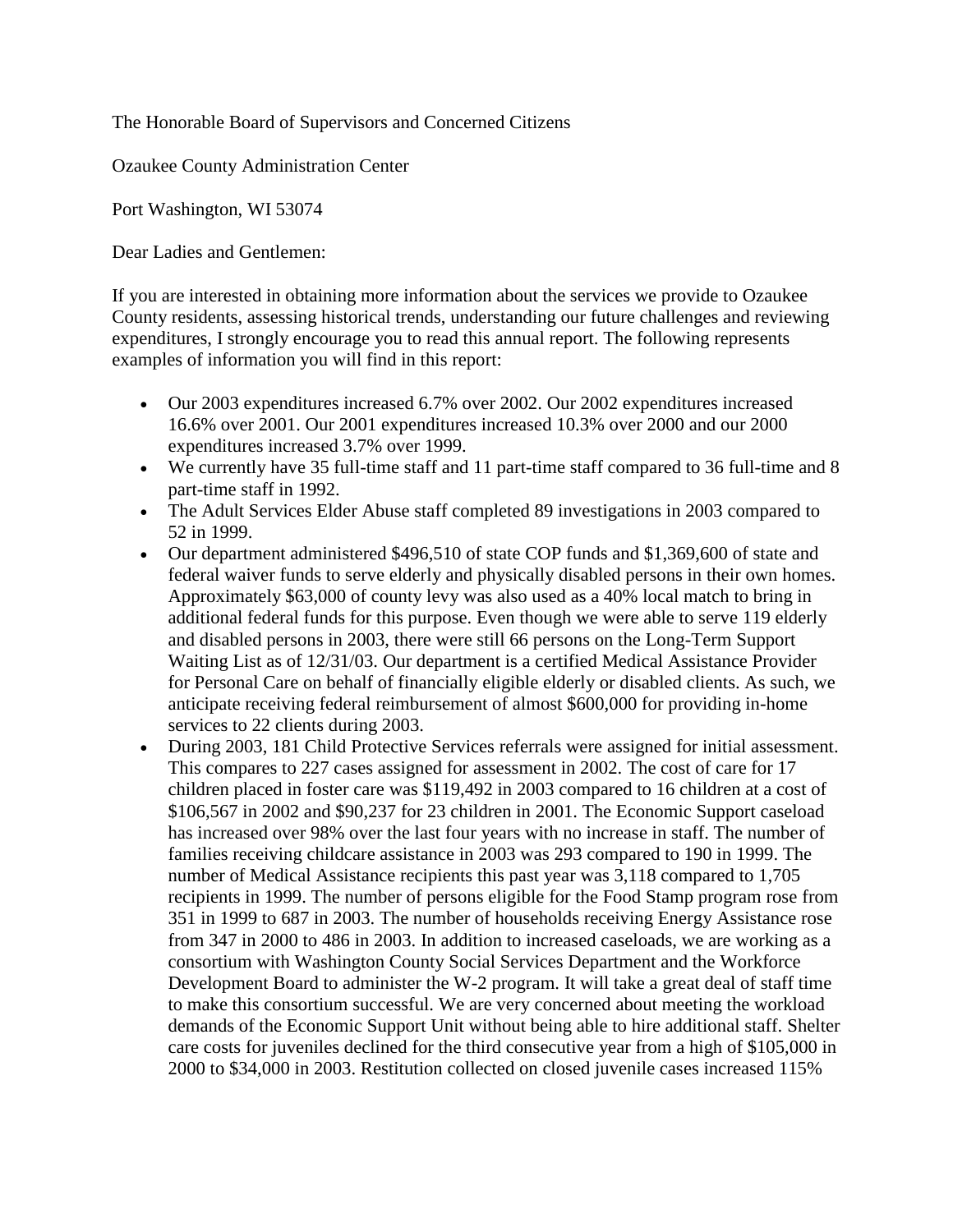over 2002 and was the highest amount collected in the last eight years. Seven juvenile offenders were placed in residential care during 2003 at a cost of \$205,130.

If you have any questions, concerns or suggestions pertaining to the information included in this report, I encourage you to contact our agency at 262-238-8200 and ask for either myself or any of the managers listed under the Organizational Chart on the following page.

Sincerely,

Robert J. Haupt

**Director**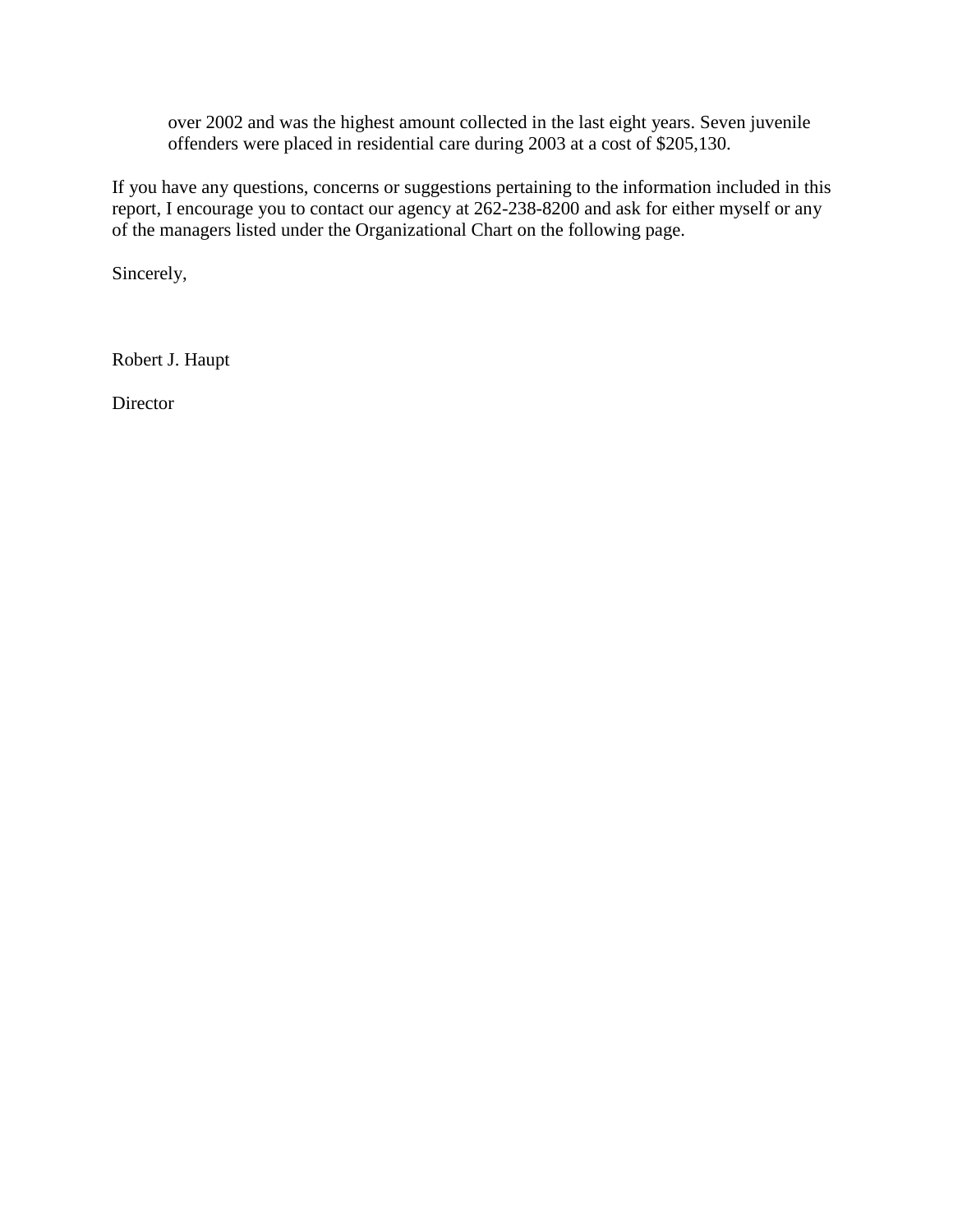

**Our Mission is** to work in partnership with our community to effectively sustain or regain the well-being and self-sufficiency of families and individuals.